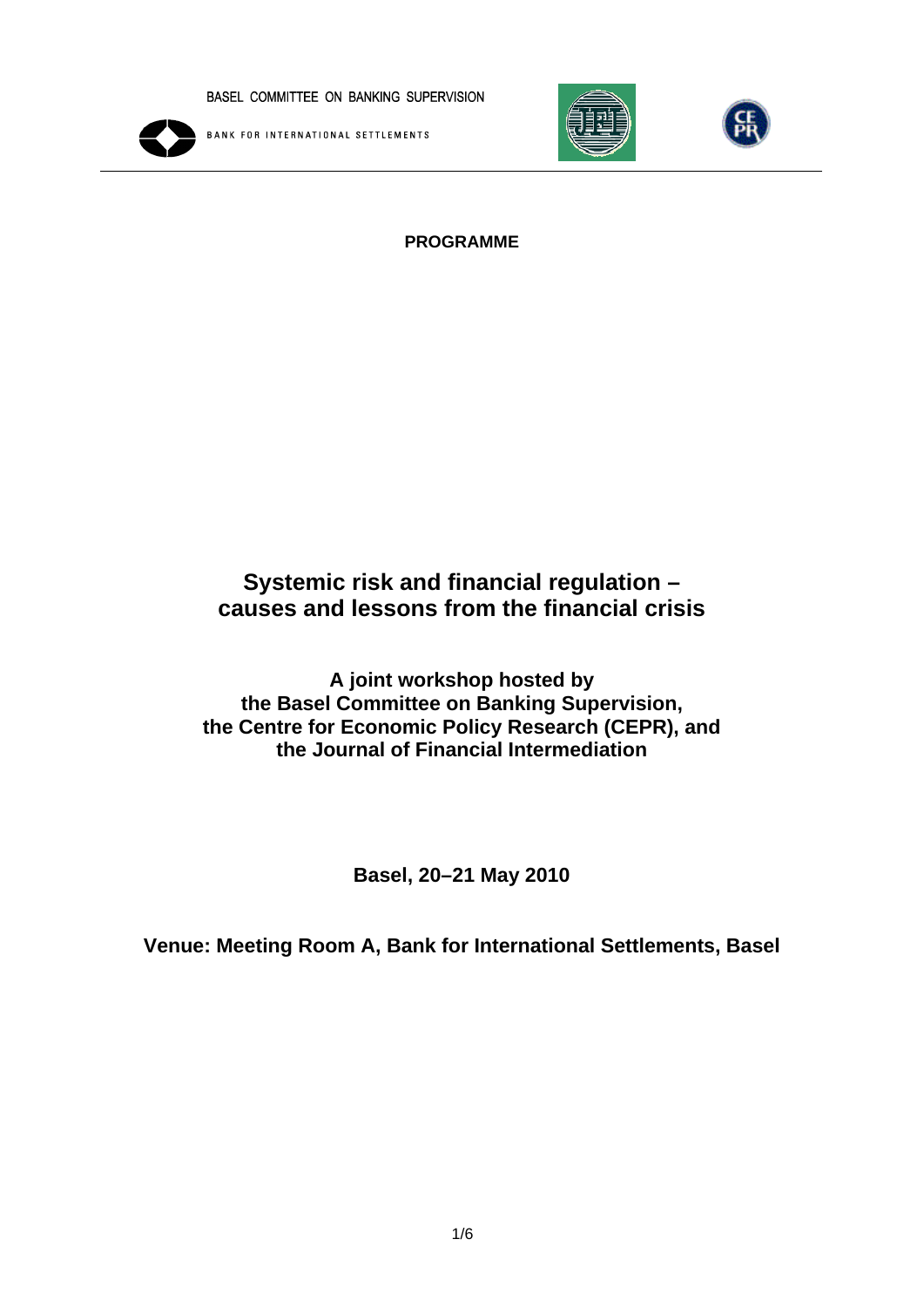

**BANK FOR INTERNATIONAL SETTLEMENTS** 





## **Thursday 20 May**

- **8.00 Registration and coffee**
- **8:30 Opening remarks by Peter Praet, National Bank of Belgium and Chairman of the Research Task Force**
- **8.45 Session 1: Risk measurement and modelling**

*Chair: Peter Praet (National Bank of Belgium and Chairman of the Research Task Force)* 

- **8.45 Tail risk at banks**  *Martin Knaup (Tilburg University) Wolf Wagner (Tilburg University)*
- 9.25 Discussion by Tobias Adrian (Federal Reserve Bank of New York) General discussion
- **9.50 [Measuring systemic risk in the finance and insurance sectors](http://www.bis.org/bcbs/events/sfrworkshopprogramme/billio.pdf)**

*Monica Billio (University of Venice) Mila Getmansky (University of Massachusetts) Andrew W Lo (MIT Sloan School of Management) Loriana Pelizzon (University of Venice)* 

10.30 Discussion by Mathias Drehmann (Bank for International Settlements) General discussion

### **10.55 Coffee break**

**11.25 Macroprudential capital requirements and systemic risk** 

*Céline Gauthier (Bank of Canada) Alfred Lehar (University of Calgary) Moez Souissi (Bank of Canada)* 

- 12.05 Discussion by João Santos (Federal Reserve Bank of New York) General discussion
- **12.30 Lunch**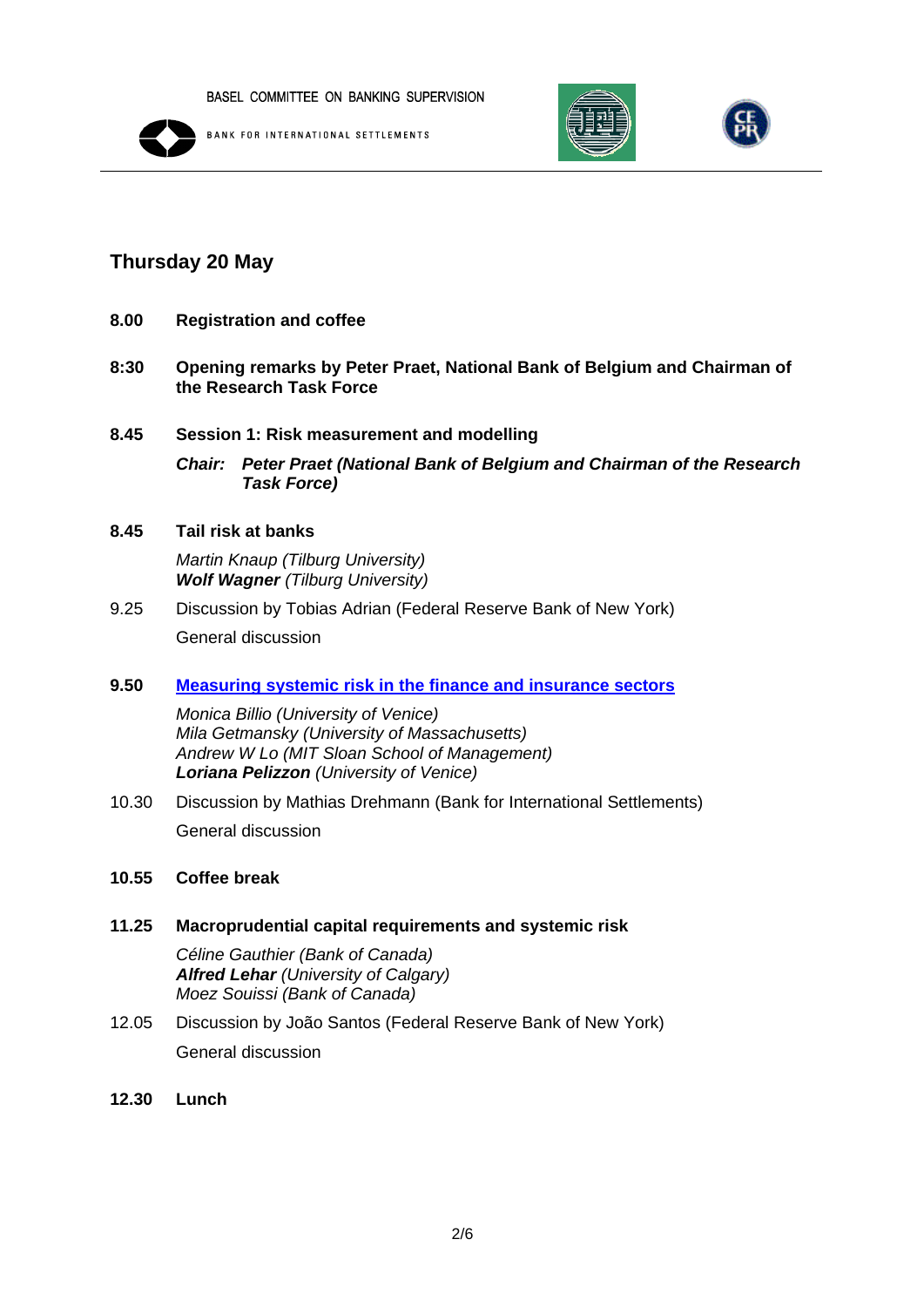

**BANK FOR INTERNATIONAL SETTLEMENTS** 





# **13.30 [Keynote: What to do about TBTF?](http://www.bis.org/bcbs/events/sfrworkshopprogramme/flannery.pdf)** *Mark J Flannery (University of Florida)*

- **14.15 Session 2: Risk transmission and amplification**  *Chair: George Pennacchi (University of Illinois and JFI)*
- **14.15 [Systemic risks and the macroeconomy](http://www.bis.org/bcbs/events/sfrworkshopprogramme/denicolo.pdf)** *Gianni De Nicolò (International Monetary Fund) Marcella Lucchetta (Universita' Ca' Foscari di Venezia)*
- 14.55 Discussion by John Duca (Federal Reserve Bank of Dallas) General discussion
- **15.20 Cross-border banking and the international transmission of financial distress**  *Alexander Popov (European Central Bank) Gregory F Udell (Indiana University)*
- 16.00 Discussion by Jörg Rocholl (ESMT) General discussion
- **16.25 Coffee break**
- **16.55 [Systemic risk-taking and macroprudential regulation](http://www.korinek.com/download/SystemicRisk.pdf)** *Anton Korinek (University of Maryland)*
- 17.35 Discussion by Alan Morrison (University of Oxford) General discussion
- **18.00 End of Thursday sessions**
- **19.00 Aperitif at the Basel Hilton**
- **19.30 Dinner at the Basel Hilton**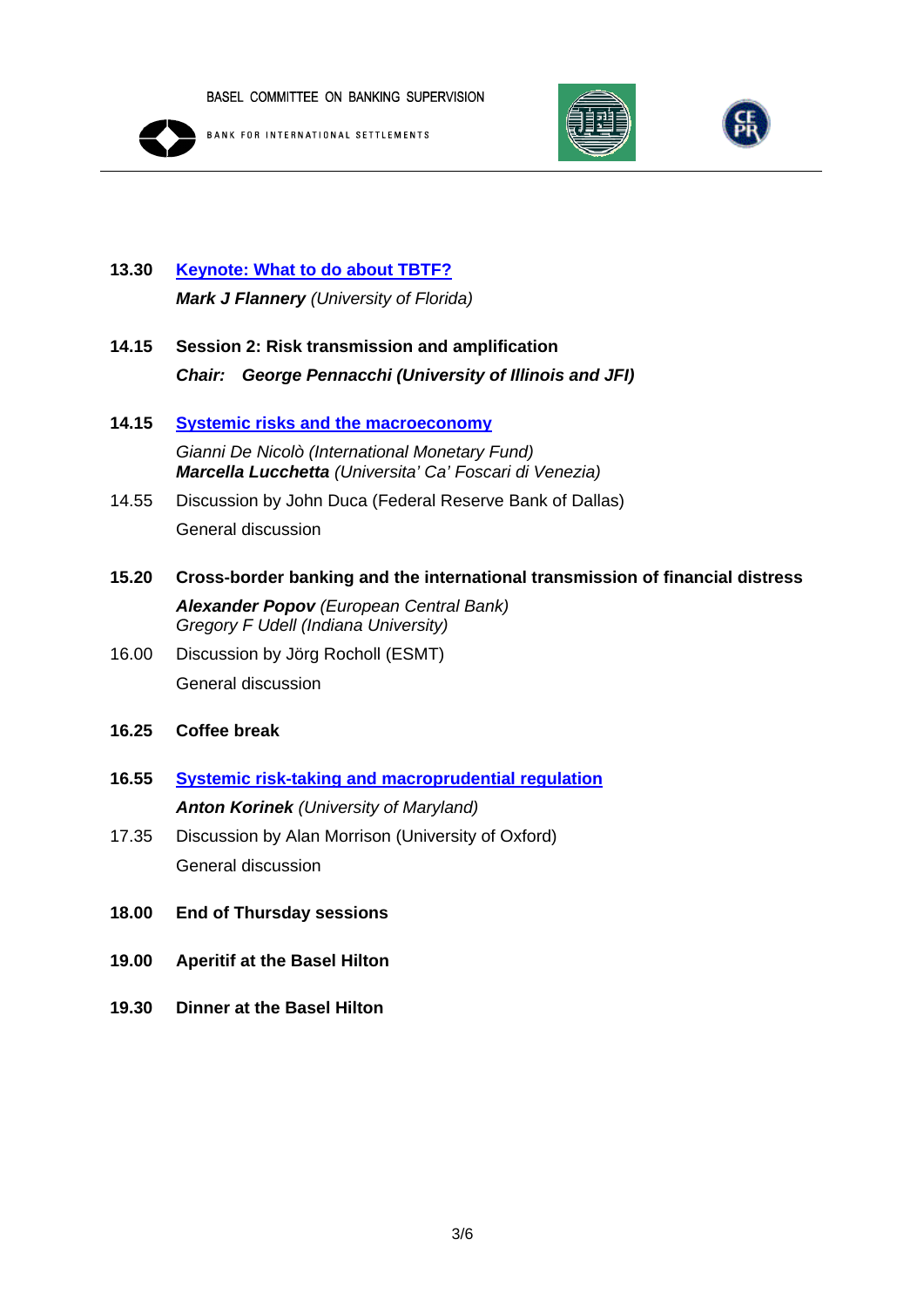

**BANK FOR INTERNATIONAL SETTLEMENTS** 





# **Friday 21 May**

- **8.30 Registration and coffee**
- **9.00 Keynote by Jaime Caruana, General Manager, Bank for International Settlements**
- **9.30 Session 3: Strategic behaviour and incentives**  *Chair: Klaus Duellmann (Deutsche Bundesbank)*
- **9.30 [Bank business models, managerial discretion and risk efficiency](http://www.bis.org/bcbs/events/sfrworkshopprogramme/baele.pdf)**

*Lieven Baele (Tilburg University) Valerie De Bruyckere (Ghent University) Olivier De Jonghe (Ghent University) Rudi Vander Vennet (Ghent University)* 

- 10.10 Discussion by Klaus Schaeck (Bangor Business School) General discussion
- **10.35 Coffee break**
- **10.50 [Loan servicers' incentives and optimal CDOs](http://www.bis.org/bcbs/events/sfrworkshopprogramme/pages.pdf)** *Henri Pagès (Banque de France)*
- 11.30 Discussion by Hendrik Hakenes (University of Hannover) General discussion
- **11.55 Financial innovation and risk: the role of information**  *Roberto Piazza (International Monetary Fund)*
- 12.35 Discussion by Jean-Charles Rochet (University of Zurich) General discussion
- **13.00 Lunch**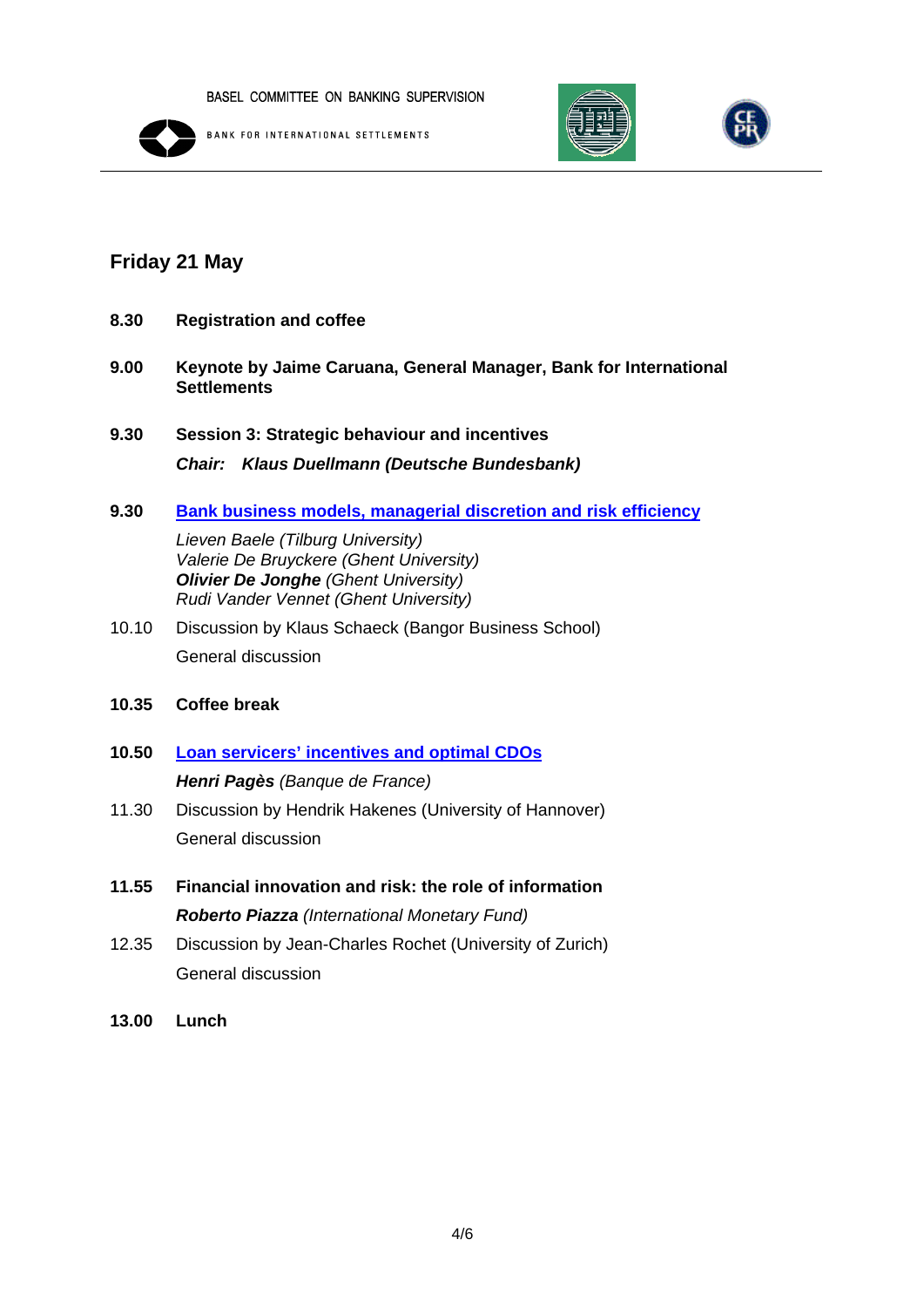

**BANK FOR INTERNATIONAL SETTLEMENTS** 





#### **14.15 Session 4: Regulation and intervention**

*Chair: Ernst-Ludwig von Thadden (University of Mannheim and JFI)* 

#### **14.15 Regulatory remedies for banking crises: Lessons from Japan**

*Linda Allen (Baruch College, City University of New York) Suparna Chakraborty (Baruch College, City University of New York) Wako Watanabe (Keio University)* 

14.55 Discussion by Hirofumi Uchida (Kobe University) General discussion

#### **15.20 The Glass-Steagall Act revisited: On the impact of universal banking on credit screening**

*Dario Focarelli (ANIA and Università di Roma "La Sapienza") David Marques-Ibanez (European Central Bank) Alberto Franco Pozzolo (Università del Molise and Ente Luigi Einaudi)* 

16.00 Discussion by Lucy White (Harvard Business School) General discussion

#### **16.25 Coffee break**

### **16.45 The impact of public guarantees on bank risk taking: Evidence from a natural experiment**

*Reint Gropp (European Business School) Christian Gründl (European Business School) Andre Güttler (European Business School)* 

### 17.25 Discussion by Thilo Pausch (Deutsche Bundesbank) General discussion

#### **17.50 Closing remarks by Ernst-Ludwig von Thadden (University of Mannheim, CEPR and JFI)**

**18.00 End of workshop**